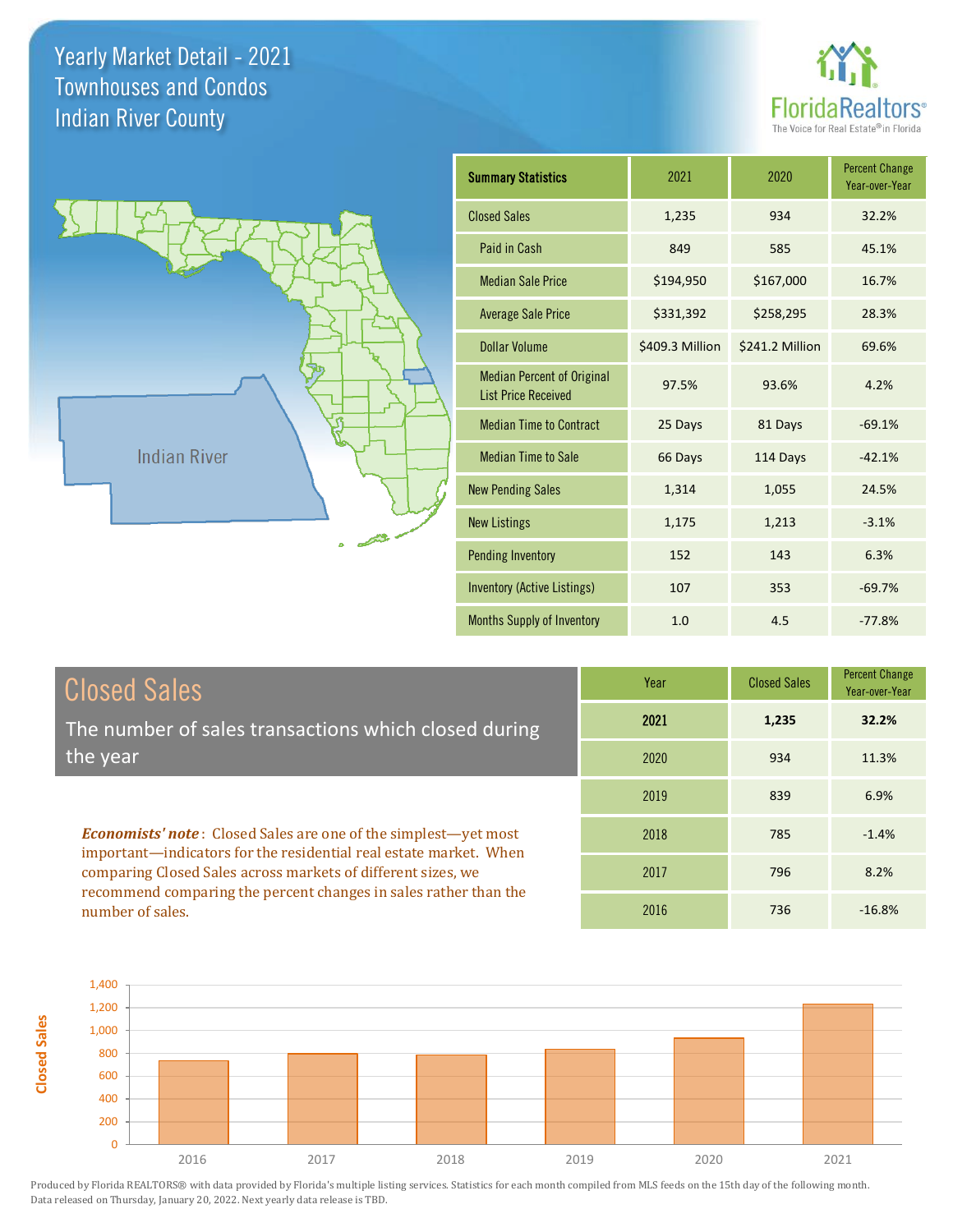

# Cash Sales

The number of Closed Sales during the year in which buyers exclusively paid in cash

*Economists' note* : Cash Sales can be a useful indicator of the extent to which investors are participating in the market. Why? Investors are far more likely to have the funds to purchase a home available up front, whereas the typical homebuyer requires a mortgage or some other form of financing. There are, of course, many possible exceptions, so this statistic should be interpreted with care.

| Year | <b>Cash Sales</b> | <b>Percent Change</b><br>Year-over-Year |
|------|-------------------|-----------------------------------------|
| 2021 | 849               | 45.1%                                   |
| 2020 | 585               | $-0.2%$                                 |
| 2019 | 586               | 7.1%                                    |
| 2018 | 547               | $-5.7%$                                 |
| 2017 | 580               | 5.6%                                    |
| 2016 | 549               | $-21.2%$                                |



#### Cash Sales as a Percentage of Closed Sales The percentage of Closed Sales during the year which were Cash Sales

*Economists' note* : This statistic is simply another way of viewing Cash Sales. The remaining percentages of Closed Sales (i.e. those not paid fully in cash) each year involved some sort of financing, such as mortgages, owner/seller financing, assumed loans, etc.



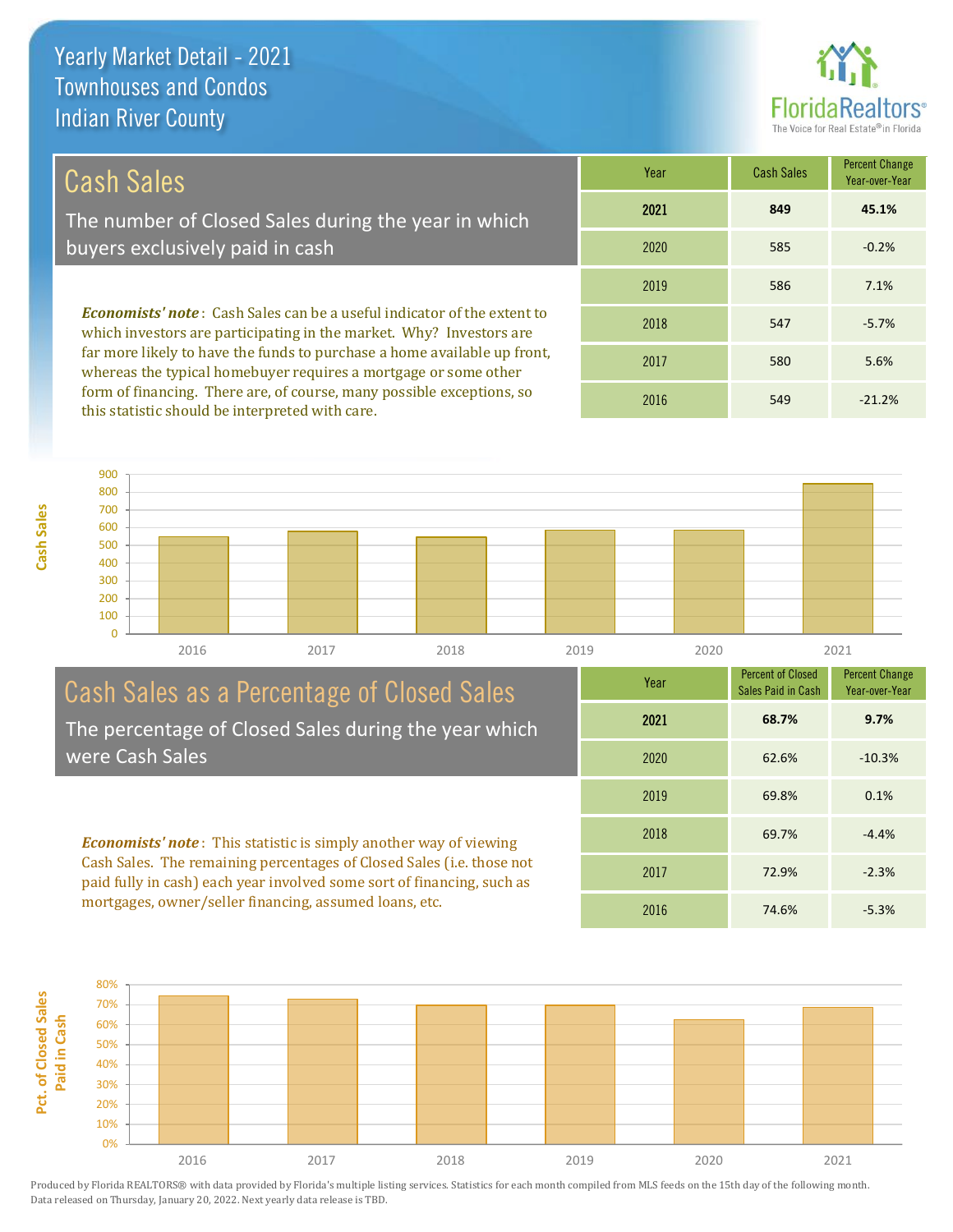

# Median Sale Price

The median sale price reported for the year (i.e. 50% of sales were above and 50% of sales were below)

*Economists' note* : Median Sale Price is our preferred summary statistic for price activity because, unlike Average Sale Price, Median Sale Price is not sensitive to high sale prices for small numbers of homes that may not be characteristic of the market area. Keep in mind that median price trends over time are not always solely caused by changes in the general value of local real estate. Median sale price only reflects the values of the homes that *sold* each year, and the mix of the types of homes that sell can change over time.

| Year | <b>Median Sale Price</b> | <b>Percent Change</b><br>Year-over-Year |
|------|--------------------------|-----------------------------------------|
| 2021 | \$194,950                | 16.7%                                   |
| 2020 | \$167,000                | 4.4%                                    |
| 2019 | \$160,000                | 8.8%                                    |
| 2018 | \$147,000                | 8.1%                                    |
| 2017 | \$136,000                | 6.7%                                    |
| 2016 | \$127,500                | 8.1%                                    |



2016 2017 2018 2019 2020 2021

# Average Sale Price

The average sale price reported for the year (i.e. total sales in dollars divided by the number of sales)

*Economists' note* : Usually, we prefer Median Sale Price over Average Sale Price as a summary statistic for home prices. However, Average Sale Price does have its uses—particularly when it is analyzed alongside the Median Sale Price. For one, the relative difference between the two statistics can provide some insight into the market for higher-end homes in an area.

| Year | <b>Average Sale Price</b> | <b>Percent Change</b><br>Year-over-Year |
|------|---------------------------|-----------------------------------------|
| 2021 | \$331,392                 | 28.3%                                   |
| 2020 | \$258,295                 | $-8.4%$                                 |
| 2019 | \$282,128                 | 10.0%                                   |
| 2018 | \$256,578                 | 5.3%                                    |
| 2017 | \$243,564                 | 11.8%                                   |
| 2016 | \$217,911                 | 3.7%                                    |

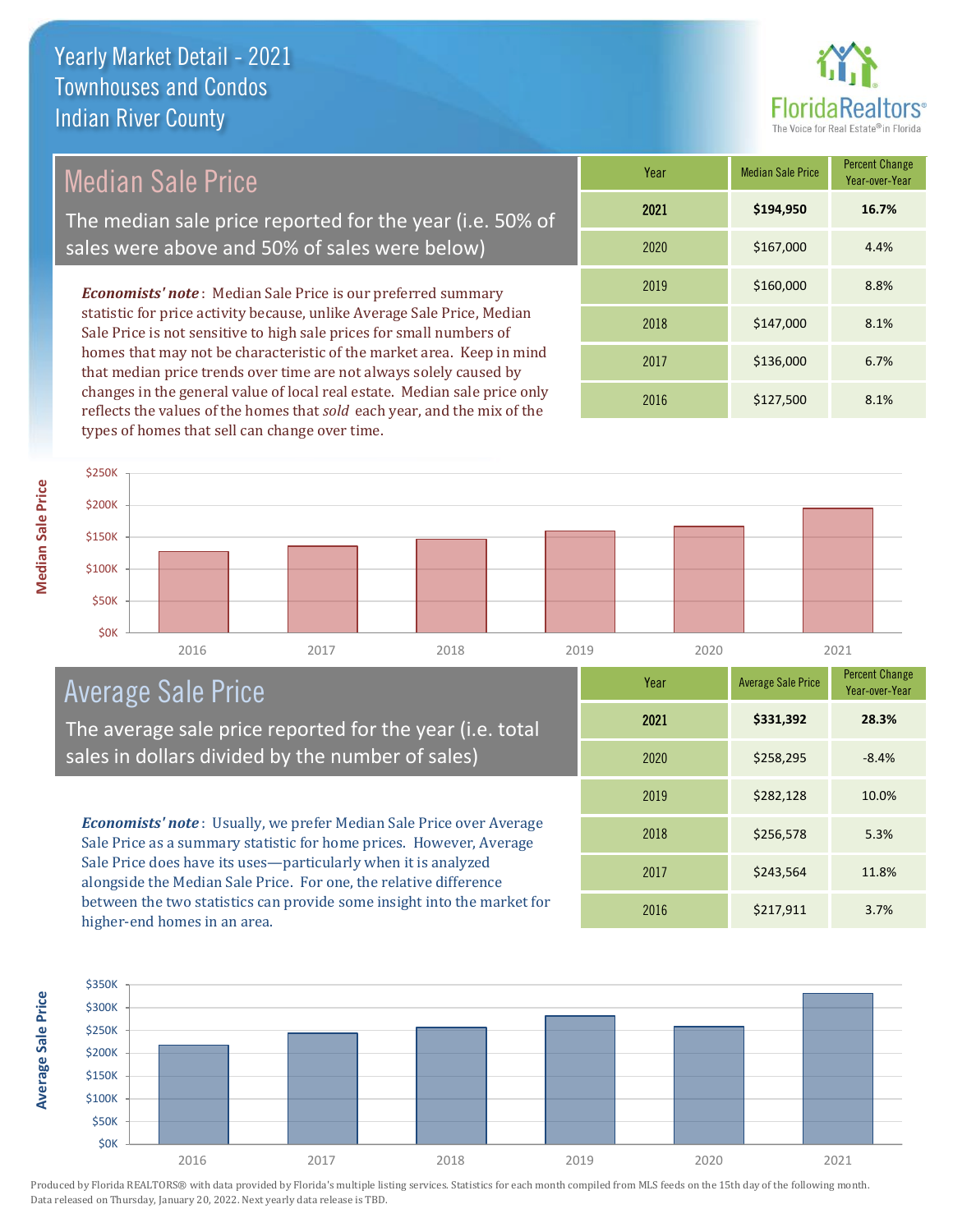## Dollar Volume

The sum of the sale prices for all sales which closed during the year

*Economists' note* : Dollar Volume is simply the sum of all sale prices in a given time period, and can quickly be calculated by multiplying Closed Sales by Average Sale Price. It is a strong indicator of the health of the real estate industry in a market, and is of particular interest to real estate professionals, investors, analysts, and government agencies. Potential home sellers and home buyers, on the other hand, will likely be better served by paying attention to trends in the two components of Dollar Volume (i.e. sales and prices) individually.

| Year | <b>Dollar Volume</b> | <b>Percent Change</b><br>Year-over-Year |
|------|----------------------|-----------------------------------------|
| 2021 | \$409.3 Million      | 69.6%                                   |
| 2020 | \$241.2 Million      | 1.9%                                    |
| 2019 | \$236.7 Million      | 17.5%                                   |
| 2018 | \$201.4 Million      | 3.9%                                    |
| 2017 | \$193.9 Million      | 20.9%                                   |
| 2016 | \$160.4 Million      | $-13.8%$                                |



# Median Percent of Original List Price Received

The median of the sale price (as a percentage of the original list price) across all properties selling during the year

*Economists' note* : The Median Percent of Original List Price Received is useful as an indicator of market recovery, since it typically rises as buyers realize that the market may be moving away from them and they need to match the selling price (or better it) in order to get a contract on the house. This is usually the last measure to indicate a market has shifted from down to up, so it is what we would call a *lagging* indicator.

| Year | Med. Pct. of Orig. List<br><b>Price Received</b> | <b>Percent Change</b><br>Year-over-Year |
|------|--------------------------------------------------|-----------------------------------------|
| 2021 | 97.5%                                            | 4.2%                                    |
| 2020 | 93.6%                                            | 0.0%                                    |
| 2019 | 93.6%                                            | $-0.8%$                                 |
| 2018 | 94.4%                                            | 0.2%                                    |
| 2017 | 94.2%                                            | 0.6%                                    |
| 2016 | 93.6%                                            | 0.1%                                    |

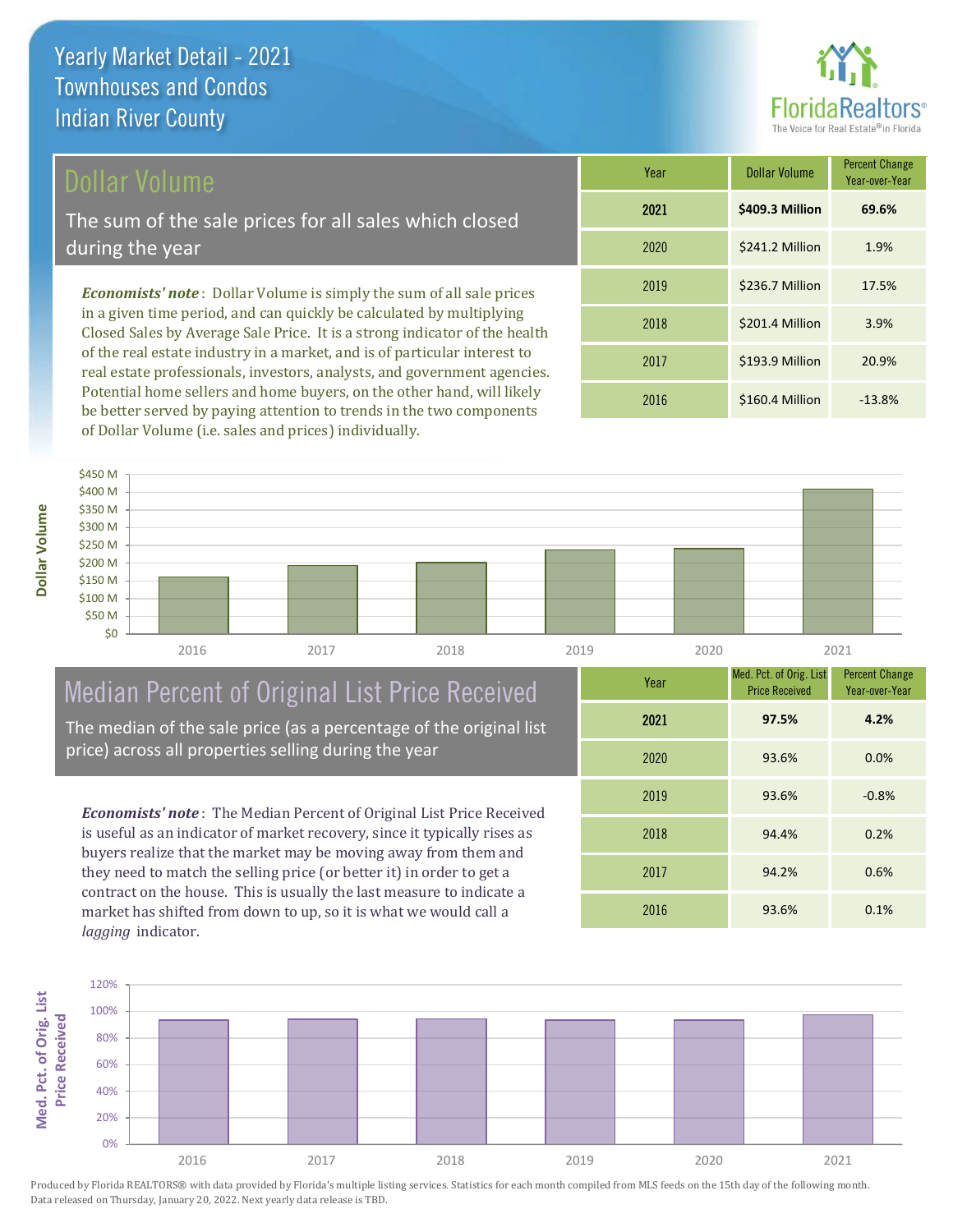

## Median Time to Contract

The median number of days between the listing date and contract date for all Closed Sales during the year

*Economists' note* : Like Time to Sale, Time to Contract is a measure of the length of the home selling process calculated for sales which closed during the year. The difference is that Time to Contract measures the number of days between the initial listing of a property and the signing of the contract which eventually led to the closing of the sale. When the gap between Median Time to Contract and Median Time to Sale grows, it is usually a sign of longer closing times and/or declining numbers of cash sales.

| Year | <b>Median Time to</b><br>Contract | <b>Percent Change</b><br>Year-over-Year |
|------|-----------------------------------|-----------------------------------------|
| 2021 | 25 Days                           | $-69.1%$                                |
| 2020 | 81 Days                           | 37.3%                                   |
| 2019 | 59 Days                           | 20.4%                                   |
| 2018 | 49 Days                           | $-9.3%$                                 |
| 2017 | 54 Days                           | $-10.0%$                                |
| 2016 | 60 Days                           | $-10.4%$                                |



# Median Time to Sale

**Median Time to Sale**

**Median Time to Sale** 

**Median Time to** 

The median number of days between the listing date and closing date for all Closed Sales during the year

*Economists' note* : Time to Sale is a measure of the length of the home selling process, calculated as the number of days between the initial listing of a property and the closing of the sale. *Median* Time to Sale is the amount of time the "middle" property selling this month was on the market. That is, 50% of homes selling this month took *less* time to sell, and 50% of homes took *more* time to sell. Median Time to Sale gives a more accurate picture than Average Time to Sale, which can be skewed upward by small numbers of properties taking an abnormally long time to sell.

| Year | <b>Median Time to Sale</b> | <b>Percent Change</b><br>Year-over-Year |
|------|----------------------------|-----------------------------------------|
| 2021 | 66 Days                    | $-42.1%$                                |
| 2020 | 114 Days                   | 12.9%                                   |
| 2019 | 101 Days                   | 7.4%                                    |
| 2018 | 94 Days                    | $-5.1%$                                 |
| 2017 | 99 Days                    | $-5.7%$                                 |
| 2016 | 105 Days                   | $-1.9%$                                 |

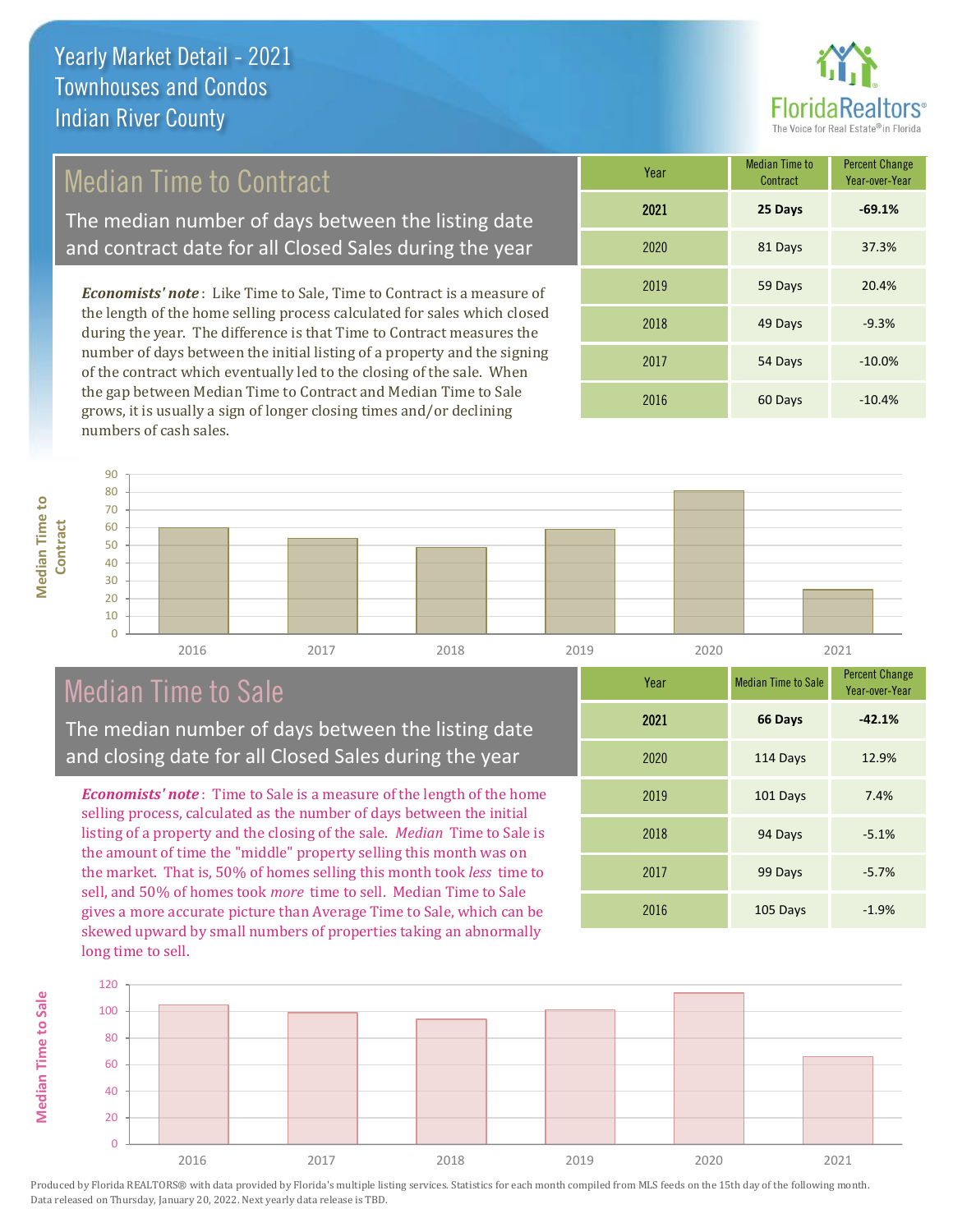

1,186 18.6%

Year-over-Year

**-3.1%**

Year New Listings Percent Change

2016 928 -6.3%

2017 1,000 7.8%

2019 1,255 5.8%

2020 1,213 -3.3%

2021 **1,175**

2018

# New Pending Sales

The number of listed properties that went under contract during the year

*Economists' note* : Because of the typical length of time it takes for a sale to close, economists consider Pending Sales to be a decent indicator of potential future Closed Sales. It is important to bear in mind, however, that not all Pending Sales will be closed successfully. So, the effectiveness of Pending Sales as a future indicator of Closed Sales is susceptible to changes in market conditions such as the availability of financing for homebuyers and the inventory of distressed properties for sale.

| Year | <b>New Pending Sales</b> | <b>Percent Change</b><br>Year-over-Year |
|------|--------------------------|-----------------------------------------|
| 2021 | 1,314                    | 24.5%                                   |
| 2020 | 1,055                    | 19.6%                                   |
| 2019 | 882                      | 3.4%                                    |
| 2018 | 853                      | 3.8%                                    |
| 2017 | 822                      | 4.6%                                    |
| 2016 | 786                      | $-29.9%$                                |



# New Listings

**New Listings**

The number of properties put onto the market during the year

*Economists' note* : New Listings tend to rise in delayed response to increasing prices, so they are often seen as a lagging indicator of market health. As prices rise, potential sellers raise their estimations of value—and in the most recent cycle, rising prices have freed up many potential sellers who were previously underwater on their mortgages. Note that in our calculations, we take care to not include properties that were recently taken off the market and quickly relisted, since these are not really *new* listings.

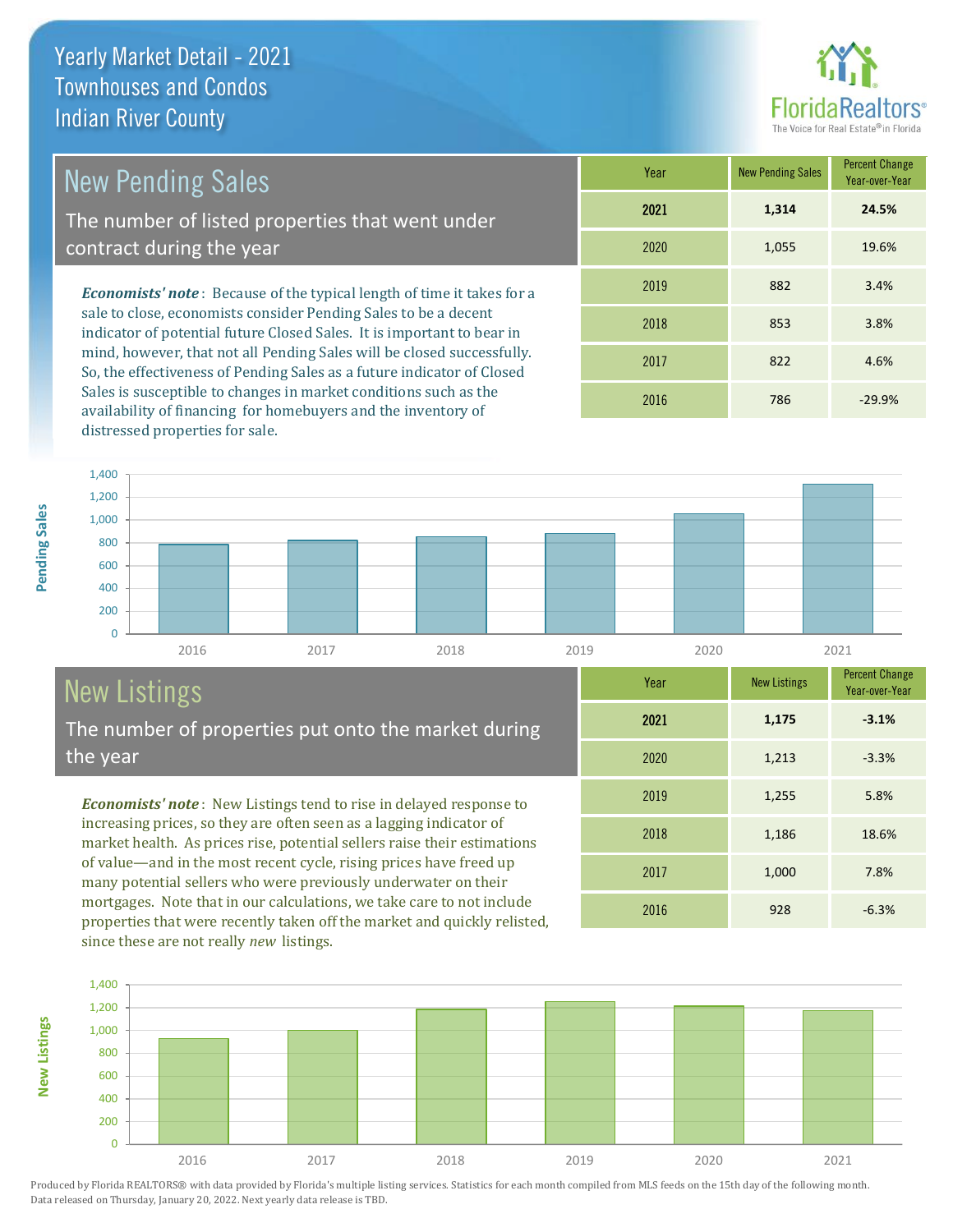

Inventory (Active Listings)

The number of property listings active at the end of the year

*Economists' note* : There are a number of ways to define and calculate Inventory. Our method is to simply count the number of active listings on the last day of the year, since it is the most current. Inventory rises when New Listings are outpacing the number of listings that go offmarket (regardless of whether they actually sell). Likewise, it falls when New Listings aren't keeping up with the rate at which homes are going off-market.

| Year | Inventory | <b>Percent Change</b><br>Year-over-Year |
|------|-----------|-----------------------------------------|
| 2021 | 107       | $-69.7%$                                |
| 2020 | 353       | $-34.5%$                                |
| 2019 | 539       | 21.7%                                   |
| 2018 | 443       | 35.9%                                   |
| 2017 | 326       | $-0.9%$                                 |
| 2016 | 329       | $-1.8%$                                 |



## Months Supply of Inventory (Year-End) An estimate of the number of months it will take to deplete the current Inventory given recent sales rates

*Economists' note* : MSI is a useful indicator of market conditions. The benchmark for a balanced market (favoring neither buyer nor seller) is 5.5 months of inventory. Anything higher is traditionally a buyers' market, and anything lower is a sellers' market. There is no single accepted way of calculating MSI. A common method is to divide current Inventory by the most recent month's Closed Sales count, but this count is a usually poor predictor of future Closed Sales due to seasonal cycles. To eliminate seasonal effects, we use the 12-month average of monthly Closed Sales instead.

| Year | <b>Months Supply</b> | <b>Percent Change</b><br>Year-over-Year |
|------|----------------------|-----------------------------------------|
| 2021 | 1.0                  | $-77.8%$                                |
| 2020 | 4.5                  | $-41.6%$                                |
| 2019 | 7.7                  | 13.2%                                   |
| 2018 | 6.8                  | 38.8%                                   |
| 2017 | 4.9                  | $-9.3%$                                 |
| 2016 | 5.4                  | 20.0%                                   |

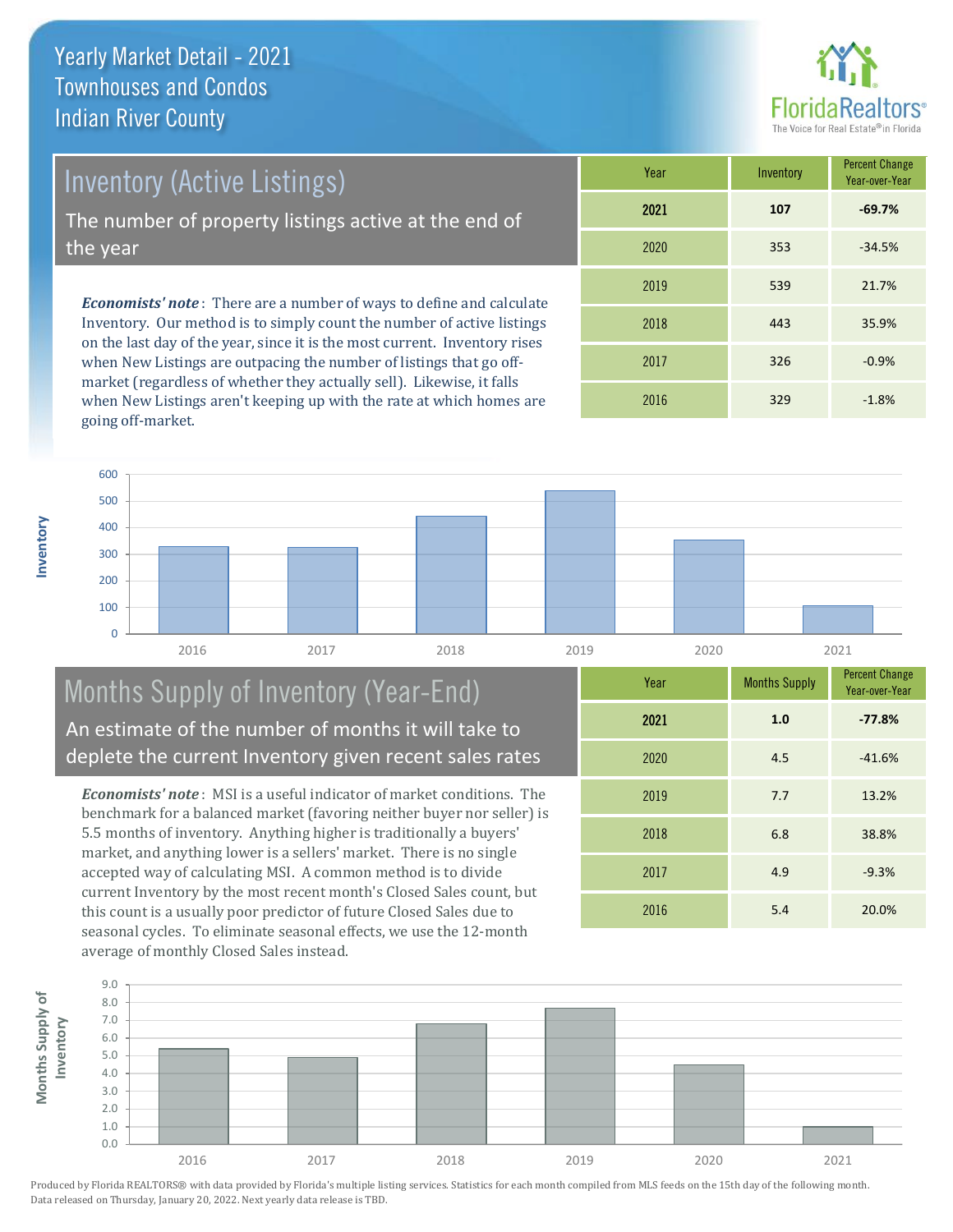**Florid** 

# Closed Sales by Sale Price The number of sales transactions which closed during the year

*Economists' note* : Closed Sales are one of the simplest—yet most important—indicators for the residential real estate market. When comparing Closed Sales across markets of different sizes, we recommend comparing the percent changes in sales rather than the number of sales.

| <b>Sale Price</b>     | <b>Closed Sales</b> | <b>Percent Change</b><br>Year-over-Year |
|-----------------------|---------------------|-----------------------------------------|
| Less than \$50,000    | $\mathbf{1}$        | $-66.7%$                                |
| $$50,000 - $99,999$   | 146                 | $-3.3%$                                 |
| $$100,000 - $149,999$ | 258                 | 6.6%                                    |
| \$150,000 - \$199,999 | 221                 | 54.5%                                   |
| \$200,000 - \$249,999 | 105                 | 19.3%                                   |
| \$250,000 - \$299,999 | 97                  | 40.6%                                   |
| \$300,000 - \$399,999 | 115                 | 43.8%                                   |
| \$400,000 - \$599,999 | 115                 | 38.6%                                   |
| \$600,000 - \$999,999 | 127                 | 119.0%                                  |
| \$1,000,000 or more   | 50                  | 194.1%                                  |



#### Median Time to Contract by Sale Price The median number of days between the listing date and contract date for all Closed Sales during the year

*Economists' note* : Like Time to Sale, Time to Contract is a measure of the length of the home selling process calculated for sales which closed during the year. The difference is that Time to Contract measures the number of days between the initial listing of a property and the signing of the contract which eventually led to the closing of the sale. When the gap between Median Time to Contract and Median Time to Sale grows, it is usually a sign of longer closing times and/or declining numbers of cash sales.

| <b>Sale Price</b>     | <b>Median Time to</b><br>Contract | <b>Percent Change</b><br>Year-over-Year |
|-----------------------|-----------------------------------|-----------------------------------------|
| Less than \$50,000    | 44 Days                           | 266.7%                                  |
| $$50,000 - $99,999$   | 35 Days                           | $-56.3%$                                |
| $$100,000 - $149,999$ | 23 Days                           | $-65.7%$                                |
| $$150,000 - $199,999$ | 13 Days                           | $-74.0%$                                |
| \$200,000 - \$249,999 | 22 Days                           | $-64.5%$                                |
| \$250,000 - \$299,999 | 35 Days                           | $-61.5%$                                |
| \$300,000 - \$399,999 | 29 Days                           | $-78.0%$                                |
| \$400,000 - \$599,999 | 37 Days                           | $-72.4%$                                |
| \$600,000 - \$999,999 | 26 Days                           | $-80.5%$                                |
| \$1,000,000 or more   | 64 Days                           | $-78.8%$                                |



Produced by Florida REALTORS® with data provided by Florida's multiple listing services. Statistics for each month compiled from MLS feeds on the 15th day of the following month. Data released on Thursday, January 20, 2022. Next yearly data release is TBD.

**Median Time to Contract**

**Median Time to Contract**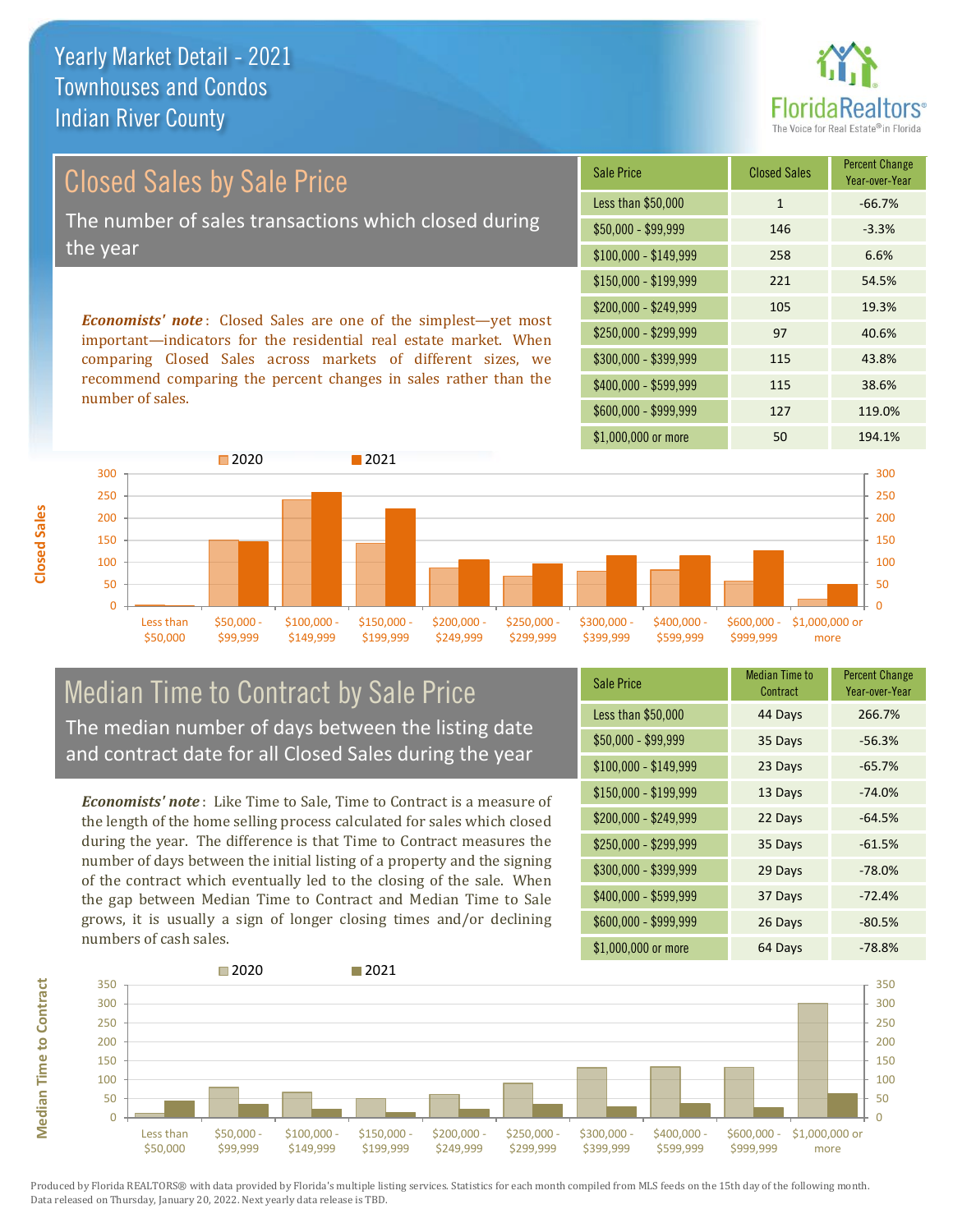

# New Listings by Initial Listing Price

The number of properties put onto the market during the year

*Economists' note:* New Listings tend to rise in delayed response to increasing prices, so they are often seen as a lagging indicator of market health. As prices rise, potential sellers raise their estimations of value—and in the most recent cycle, rising prices have freed up many potential sellers who were previously underwater on their mortgages. Note that in our calculations, we take care to not include properties that were recently taken off the market and quickly relisted, since these are not really *new* listings.

| <b>Initial Listing Price</b> | <b>New Listings</b> | <b>Percent Change</b><br>Year-over-Year |
|------------------------------|---------------------|-----------------------------------------|
| Less than \$50,000           | $\mathbf{1}$        | 0.0%                                    |
| \$50,000 - \$99,999          | 121                 | $-30.5%$                                |
| $$100,000 - $149,999$        | 204                 | $-35.8%$                                |
| $$150,000 - $199,999$        | 265                 | 51.4%                                   |
| \$200,000 - \$249,999        | 83                  | $-6.7%$                                 |
| \$250,000 - \$299,999        | 90                  | $-10.9%$                                |
| \$300,000 - \$399,999        | 95                  | $-2.1%$                                 |
| \$400,000 - \$599,999        | 95                  | $-4.0%$                                 |
| \$600,000 - \$999,999        | 112                 | 30.2%                                   |
| \$1,000,000 or more          | 109                 | 49.3%                                   |



## Inventory by Current Listing Price The number of property listings active at the end of the year

*Economists' note* : There are a number of ways to define and calculate Inventory. Our method is to simply count the number of active listings on the last day of the year, since it is the most current. Inventory rises when New Listings are outpacing the number of listings that go offmarket (regardless of whether they actually sell). Likewise, it falls when New Listings aren't keeping up with the rate at which homes are going off-market.

| <b>Current Listing Price</b> | Inventory | <b>Percent Change</b><br>Year-over-Year |
|------------------------------|-----------|-----------------------------------------|
| Less than \$50,000           | $\Omega$  | N/A                                     |
| $$50,000 - $99,999$          | 4         | $-92.2%$                                |
| $$100,000 - $149,999$        | 10        | $-83.1%$                                |
| $$150,000 - $199,999$        | 20        | $-41.2%$                                |
| \$200,000 - \$249,999        | 3         | $-85.7%$                                |
| \$250,000 - \$299,999        | 7         | $-83.3%$                                |
| \$300,000 - \$399,999        | 5         | $-86.1%$                                |
| \$400,000 - \$599,999        | 9         | $-73.5%$                                |
| \$600,000 - \$999,999        | 9         | $-74.3%$                                |
| \$1,000,000 or more          | 40        | $-2.4%$                                 |



Produced by Florida REALTORS® with data provided by Florida's multiple listing services. Statistics for each month compiled from MLS feeds on the 15th day of the following month. Data released on Thursday, January 20, 2022. Next yearly data release is TBD.

**Inventory**